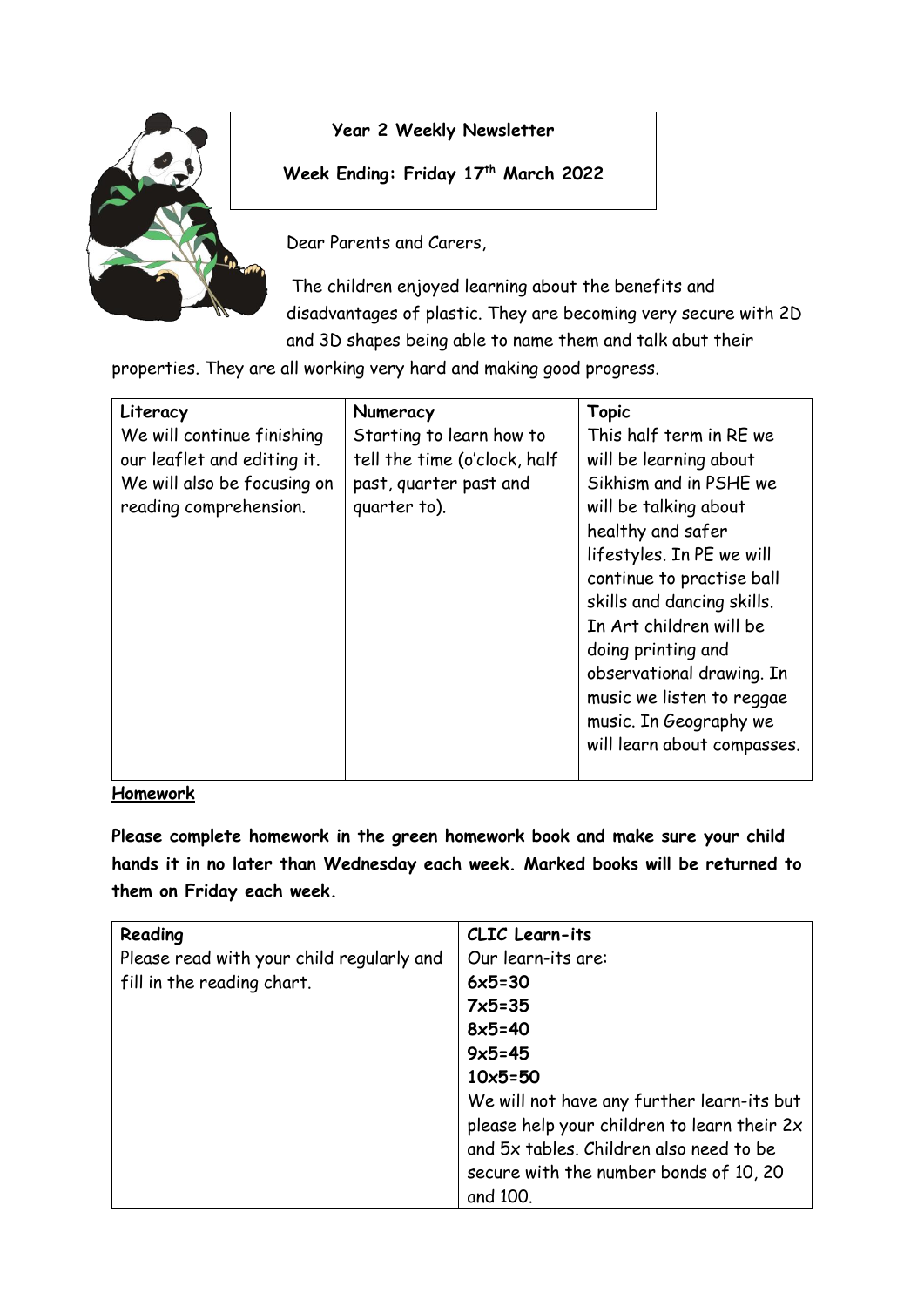| Spelling                                                        | Maths challenge. |
|-----------------------------------------------------------------|------------------|
| Children will have their next spelling test   Please see below. |                  |
| on Friday (25 <sup>th</sup> March). Sometimes these             |                  |
| words might be repeated because some                            |                  |
| children are still not secure with them.                        |                  |
| busy, people, different, eyes, our                              |                  |

## **Maths Challenge**

#### **Q1.**

Tick the shape that does **not** have a line of symmetry.



### **Q2.**

How many vertices does a square-based pyramid have?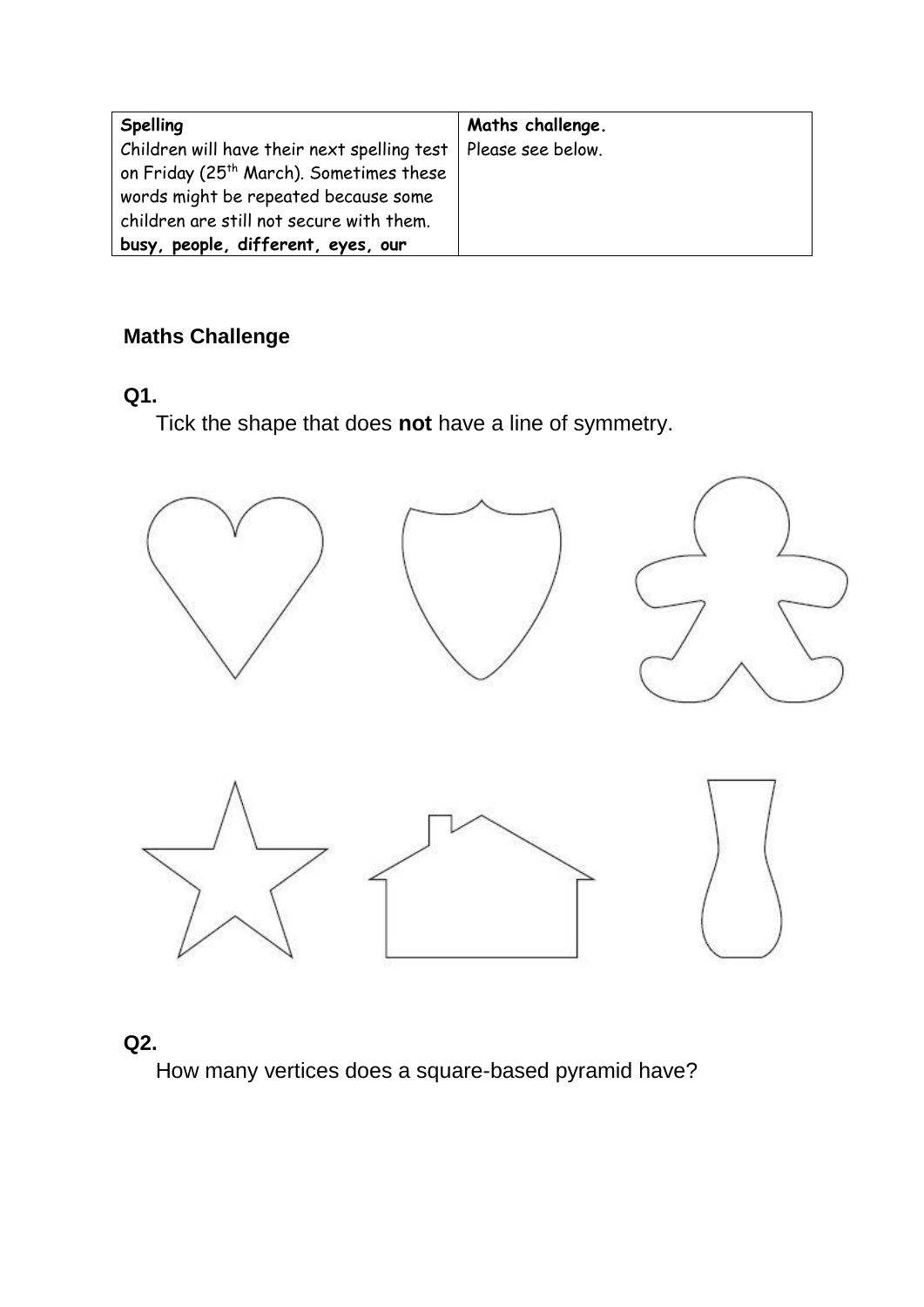



# **Q3.**

Draw a rectangle **7 cm** long and **3 cm** wide.

Use a ruler.

| $\sim$          | $\mathbf{r}$<br>$\overline{\phantom{a}}$ |  |
|-----------------|------------------------------------------|--|
|                 |                                          |  |
|                 |                                          |  |
|                 |                                          |  |
|                 |                                          |  |
|                 |                                          |  |
| $\sim$<br>_____ | $\overline{a}$                           |  |
|                 |                                          |  |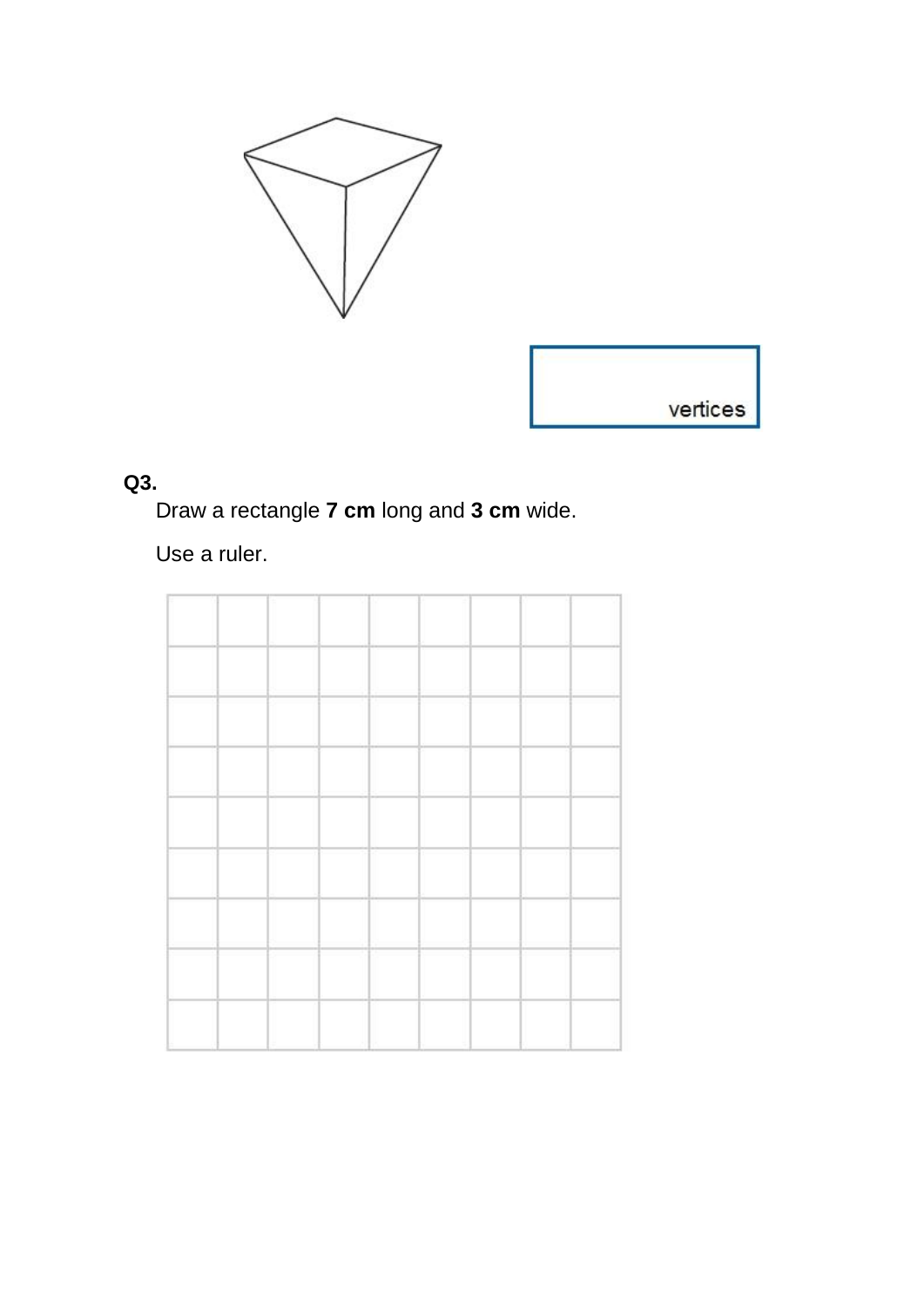## **Q4.**

Two shapes have **more than 8** edges.

Tick them.

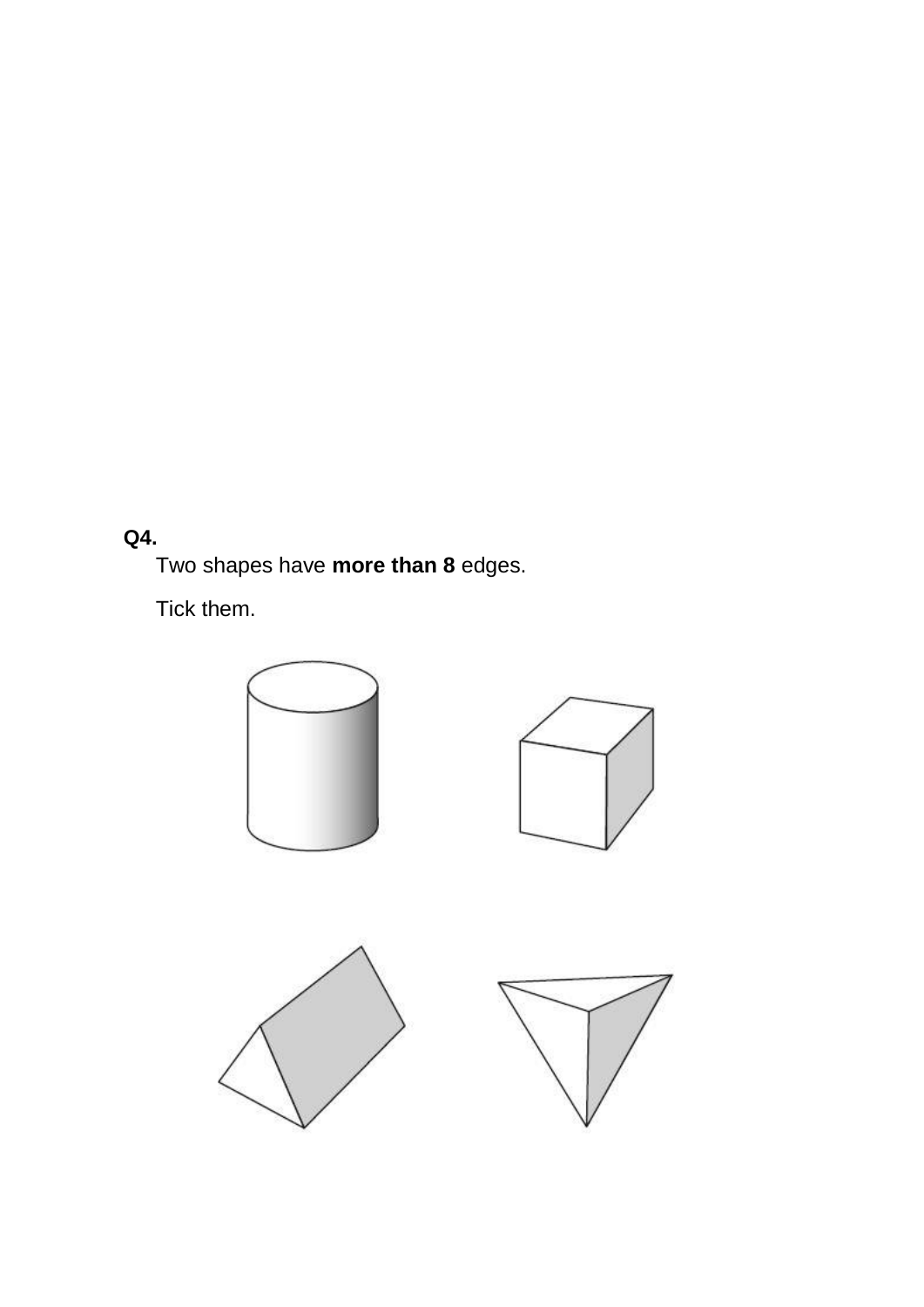### **Q5.**

**One** shape is in the **wrong** place on the sorting grid.

Draw a cross  $(X)$  on it.



**Q6.**